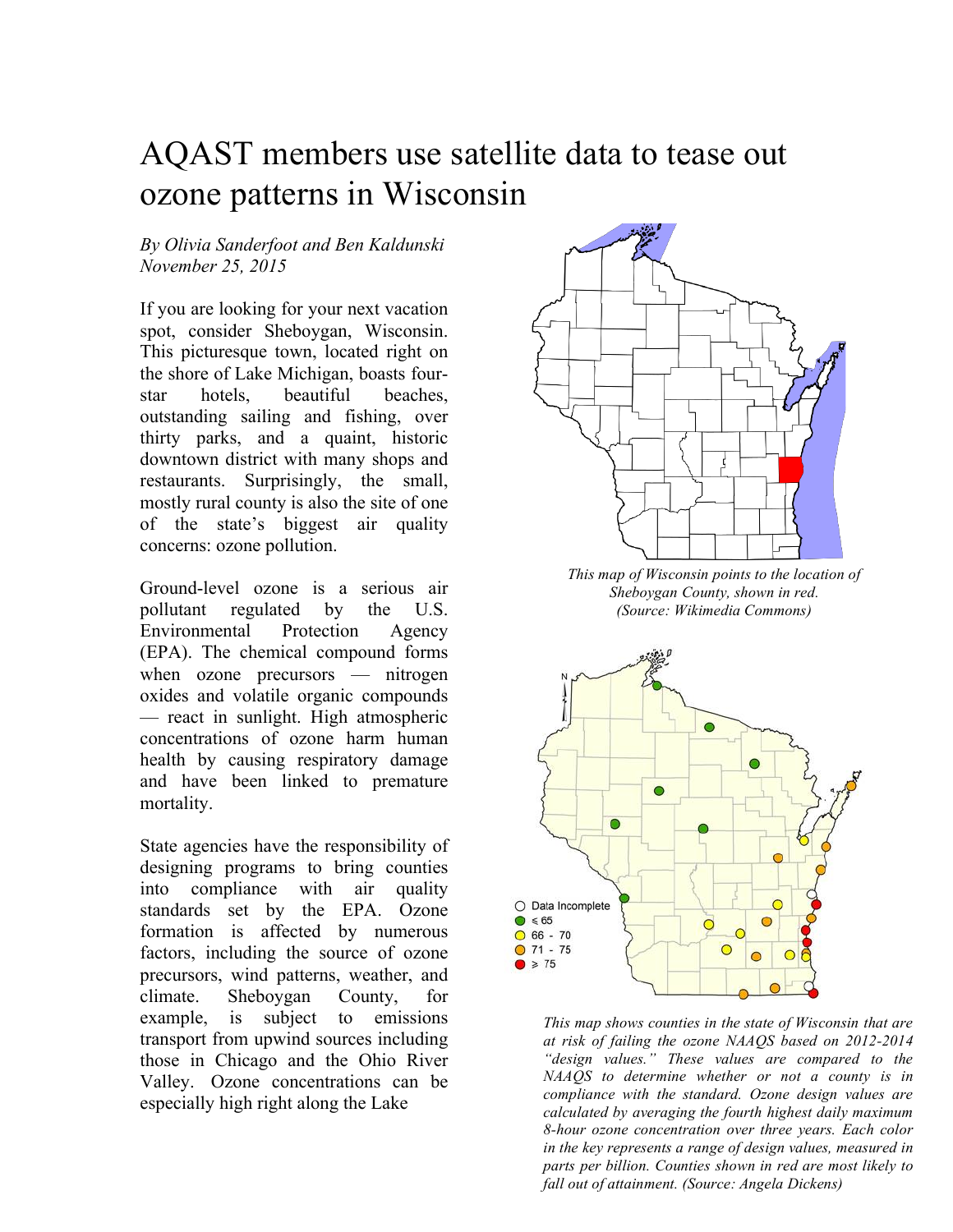Michigan shoreline due to a phenomenon referred to in the air quality community as "the lake breeze effect." Given this complexity, pinpointing which emission reduction strategies will lower ambient ozone concentrations can be challenging.

"There is a need for better understanding of ozone chemistry," says Dr. Angela Dickens, an air policy analyst with the Wisconsin Department of Natural Resources (DNR) and Lake Michigan Air Directors Consortium (LADCO). Dickens points out that this is especially important following the EPA's revision of the ozone National Ambient Air Quality Standard (NAAQS) on October 1st, 2015. The EPA lowered the daily maximum 8-hour ozone concentration from 75 parts per billion to 70 parts per billion. As a result of this amendment, more counties are likely to be classified as non-attainment, challenging environmental managers to come up with new strategies for controlling emissions of ozone precursors.

Dickens is working with members of the National Aeronautics and Space Administration (NASA) Air Quality Applied Sciences Team (AQAST) to tease out ozone patterns in Wisconsin. She is especially interested in analyzing the persistently high levels of ozone in Sheboygan County.

AQAST researchers have employed satellite data to study the sources, sinks, and transport of ozone in Sheboygan and throughout the state of Wisconsin. AQAST member Brad Pierce, from the National Oceanic and Atmospheric Administration (NOAA), has improved modeling of the lake breeze effect over

Lake Michigan, which Dickens says is the root cause of many of Wisconsin's worst ozone episodes. A study conducted by AQAST member Arlene Fiore, a professor at Columbia University, also confirmed that more ozone is transported to Wisconsin from other U.S. states than is produced from in-state emissions. Dickens says the DNR may be able to use that information to demonstrate how emissions transport is preventing parts of Wisconsin, such as Sheboygan County, from complying with the ozone standard. Wisconsin DNR and LADCO modelers are currently working with researchers to develop improved, fineresolution modeling of ambient ozone concentrations in Wisconsin to gain further insight into air quality trends along the eastern edge of the state.



Dr. Angela Dickens (right) speaking with AQAST members Rob Kaleel (LADCO), Monica Harkey (University of Wisconsin–Madison), and Brad Pierce (left to right) at the ninth AQAST planning meeting in St. Louis, Missouri. The group is standing in front of one of AQAST's most successful outreach projects, the St. Louis ozone gardens.

The St. Louis ozone gardens feature plants that are sensitive to high ambient concentrations of ozone. High ozone levels cause damage to leaves, the extent of which can be used as a proxy for measurements of ozone pollution. The exhibit therefore serves as a unique educational tool by helping local community members, especially younger students, visualize the impact of ozone pollution on vegetation (Source: Tracey Holloway).